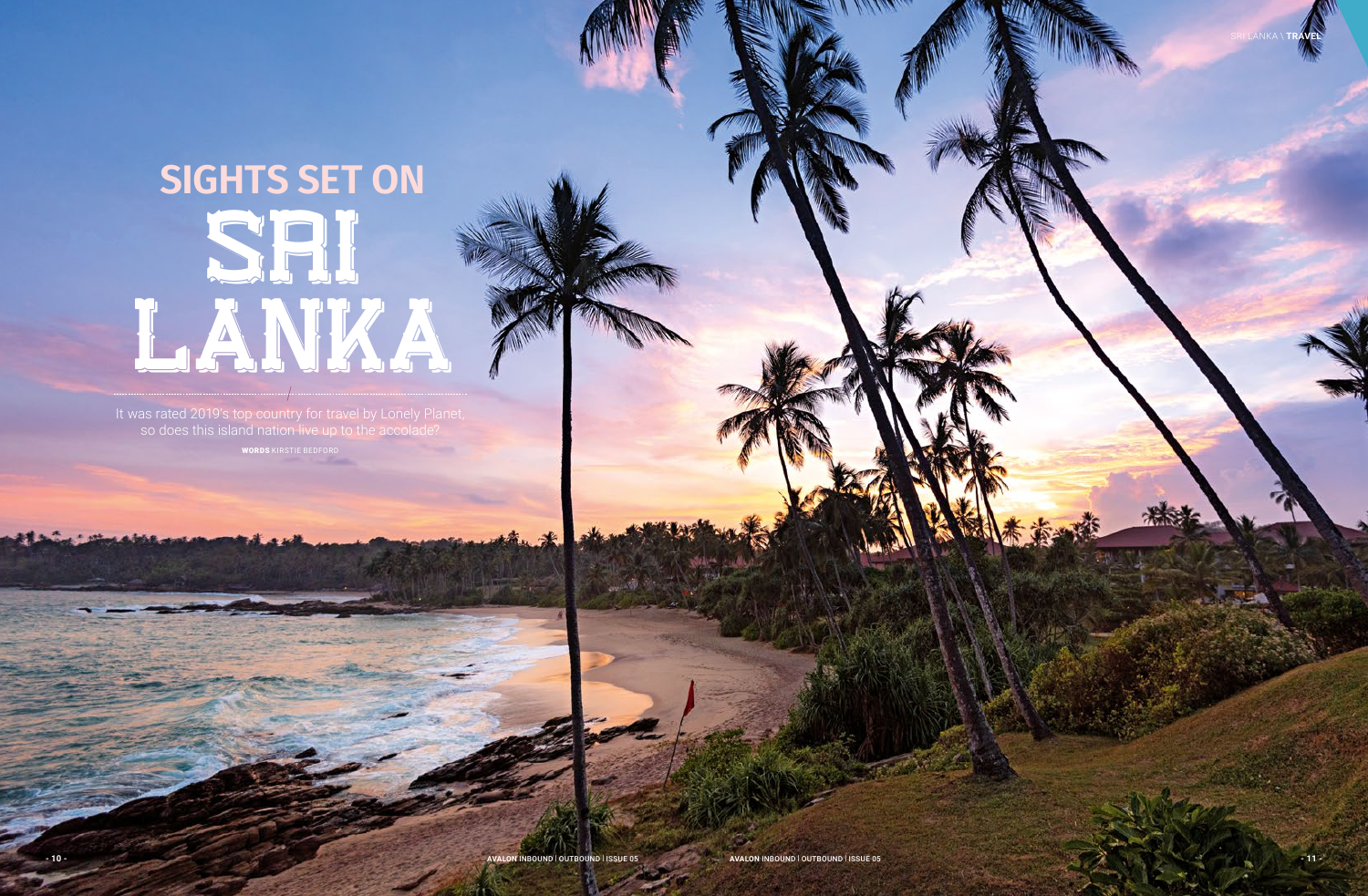The surface Sri Lanka seems<br>to have something for everyone<br>sparkling beaches, wildlife<br>encounters, ancient temples are<br>incredible cuisine. Plus, AirAsia<br>now flying to the capital Colom<br>via Kuala Lumpur from Avalon Airport, to have something for everyone: sparkling beaches, wildlife encounters, ancient temples and incredible cuisine. Plus, AirAsia is now flying to the capital Colombo

via Kuala Lumpur from Avalon Airport, which has opened the doors for more Australians to visit. So what is it really like and why should it top your travel list for 2020?

### **CLOSE TO CULTURE**

It was recognised by UNESCO as a World Heritage site and is one of the largest remaining forts built by Europeans in Asia. No wonder Galle Fort is one of the country's must-see attractions.

The seaside town of Galle is about two hours south of Colombo and is nothing short of charming, with stylish hotels, cafes and boutiques located all along a stunning coast. Walk along the remains of the fort, go shopping or use this quaint town as a pretty base to explore Sri Lanka's south.

A little further along you'll find Mulkirigala Rock Temple, a working monastery with a steep climb to the top.

At Anantara Kalutara Resort, an hour from Colombo on Sri Lanka's southwest coast, there's the opportunity to chance your cooking chops with a local chef at Spice Spoons. You'll travel by tuk tuk to the nearby markets to choose ingredients, then head back to the resort for a cooking lesson in the outdoor kitchen. Once you're done, the dishes are plated up and lunch is served. For something different you can dine in a treehouse among the property's rice paddies at Anantara Peace Haven Tangalle Resort on the country's southern coast. A local fisherman will row up the inlet next to the garden below you and offer a basket of fish from which you choose. It's then cooked in the kitchen of a nearby mudbrick house using herbs and vegetables

#### Right Collect your own fresh produce when you take part in one of Anantara Kalutara Resort's cooking classes.

Below Local chefs will help you whip up a Sri Lankan feast.

Below right Tasty ingredients at Spice Spoons.



#### **CALL OF THE CURRY You'll travel**

Thankfully there are plenty of distractions on the way up, including naturally formed caves with 350-year-old paintings and huge reclining Buddhist statues. You may even meet a monk in practice. Monkeys bound overhead, but there are hardly any other tourists there – we meet only one other family. Arriving at the top makes the exhausting climb worthwhile, with breathtaking views over Tangalle.



Above

Monkeys at Mulkirigala Rock Temple.

Below Sunset at Galle Fort. you and the chef have already picked onsite. The result is served with organic wine while you sit perched in your elevated private dining room.

No visit to Sri Lanka is complete without seeing where the world's morning beverages are produced. Handunugoda Tea Estate gives its visitors a great insight into how the precious leaves are grown and processed, but the location itself, in the hills above Ahangama, a two-hour drive south of Colombo, is spectacular too. Our guide tells us about virgin white tea, which was first grown in China more than 4,000 years ago. According to legend, the emperor only wanted to drink tea leaves cut by virgins using golden scissors. While that particular tradition no longer exists, the harvesting process ensures the buds, which are the only part used, never come into contact with human skin.



**by tuk tuk to the local markets to choose ingredients, then head back to the resort for a cooking lesson in the outdoor kitchen.**

#### SRI LANKA \ **TRAVEL**